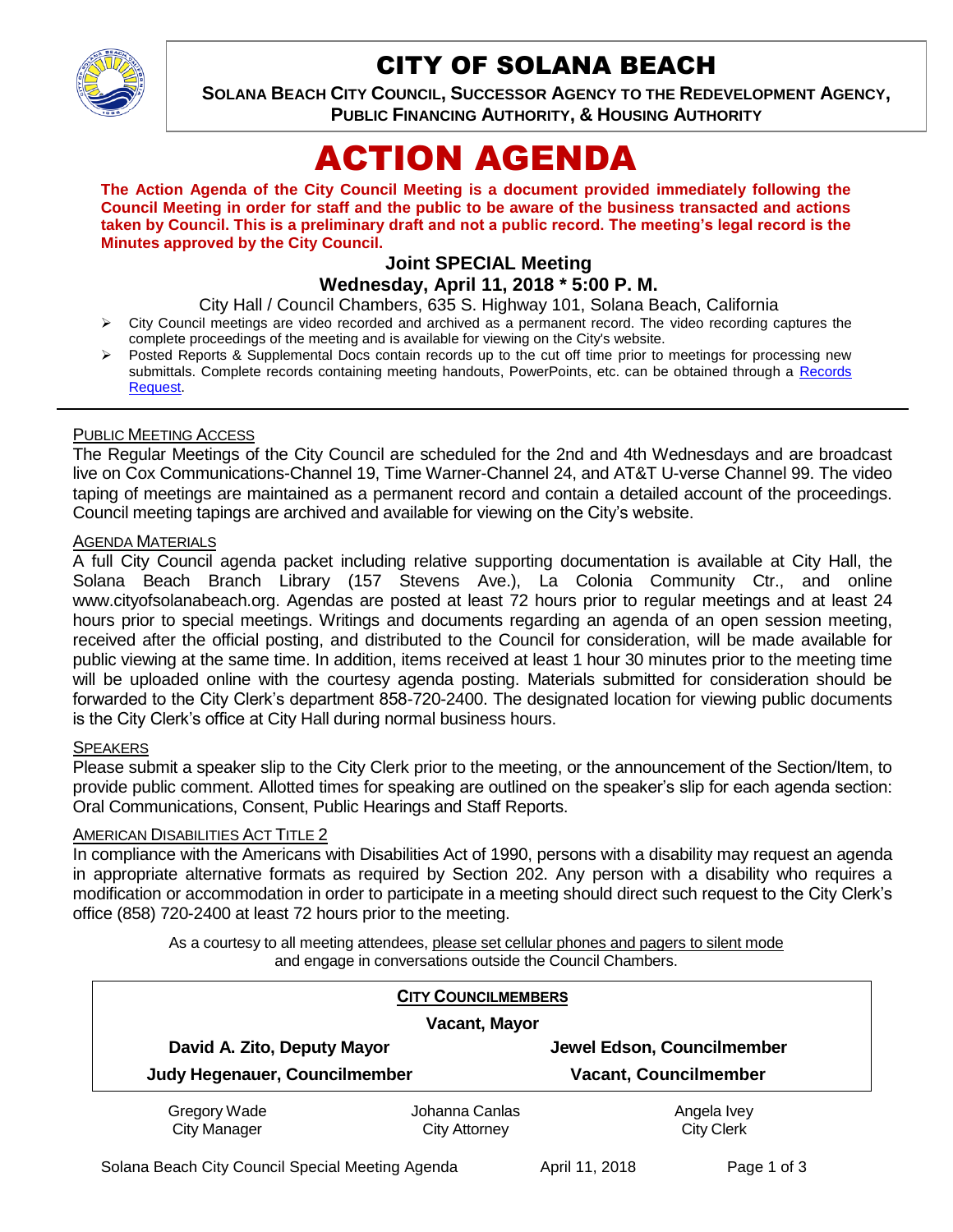#### SPEAKERS:

Please submit your speaker slip to the City Clerk prior to the meeting or the announcement of the Item. Allotted times for speaking are outlined on the speaker's slip for Oral Communications, Consent, Public Hearings and Staff Reports.

#### READING OF ORDINANCES AND RESOLUTIONS:

Pursuant to Solana Beach Municipal Code Section 2.04.460, at the time of introduction or adoption of an ordinance or adoption of a resolution, the same shall not be read in full unless after the reading of the title, further reading is requested by a member of the Council. If any Councilmember so requests, the ordinance or resolution shall be read in full. In the absence of such a request, this section shall constitute a waiver by the council of such reading.

#### **CALL TO ORDER AND ROLL CALL:**

# **FLAG SALUTE:**

#### **APPROVAL OF AGENDA: COUNCIL ACTION: Approved 3/0/0**

#### **D. STAFF REPORTS**: (D.1.)

*Submit speaker slips to the City Clerk.*

**D.1. Consideration of the Council Applications for City Council Appointment.** (File 0410-85)

Recommendation: That the City Council

- 1. Consider applications, interview applicants if desired, and make an appointment.
- 2. Adopt **Resolution 2018-041** appointing a new Councilmember to complete the term of the vacant seat until December 2018.
- 3. Have the City Clerk administer the oath to the new appointee.

[Item D.1. Report \(click here\)](https://solanabeach.govoffice3.com/vertical/Sites/%7B840804C2-F869-4904-9AE3-720581350CE7%7D/uploads/Item_D.1._Report_(click_here)_-04-11-18.PDF)

[D.1. Updated Report #1 \(04-05-18\)](https://solanabeach.govoffice3.com/vertical/Sites/%7B840804C2-F869-4904-9AE3-720581350CE7%7D/uploads/D.1._Updated_Report_1_-_04-05-18.pdf)

[D,1, Updated Report #2 \(04-05-18\) -](https://solanabeach.govoffice3.com/vertical/Sites/%7B840804C2-F869-4904-9AE3-720581350CE7%7D/uploads/D.1._Updated_Report_2_-_04-05-18.pdf) 3:30pm

[D.1. Updated Report #3 \(4-5-18\) 5pm](https://solanabeach.govoffice3.com/vertical/Sites/%7B840804C2-F869-4904-9AE3-720581350CE7%7D/uploads/D.1._Update_Report_3.pdf)

*Posted Reports & Supplemental Docs contain records up to the cut off time, prior to the start of the meeting, for processing new submittals. The final official record containing handouts, PowerPoints, etc. can be obtained through a Records Request to the City Clerk's Office.* **COUNCIL ACTION: Approved 3/0/0** to appoint Lesa Heebner as Councilmember to a vacant Council seat.

## **ADJOURN:**